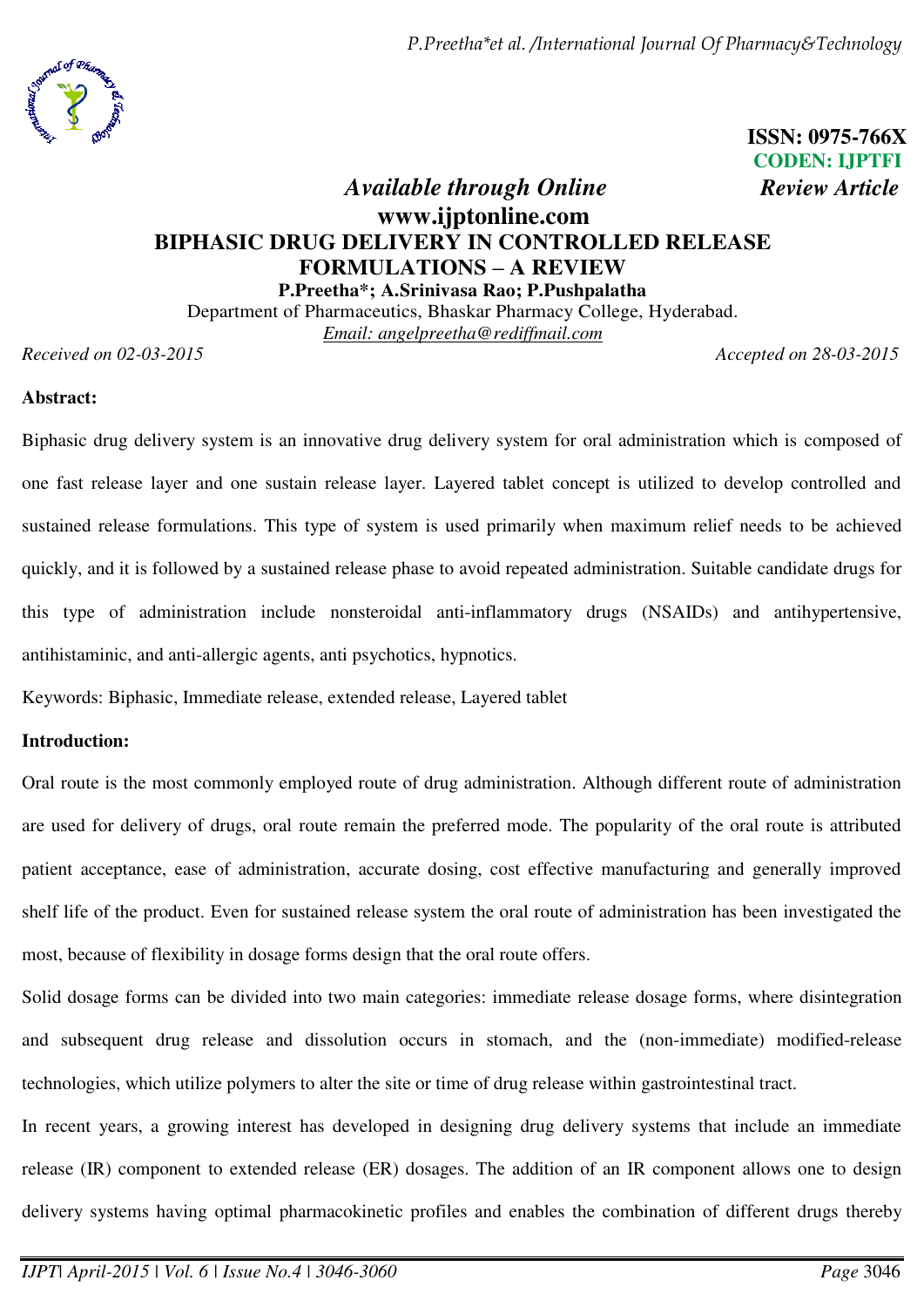improving patient compliance. In certain conditions (migraine and sleeping disorders), drug treatment may be advantageous to be delivered in a biphasic manner rather than a single phase extended release preparation. In the first phase of drug release, the immediate release dose fraction (also called "loading-dose") reaches a therapeutic drug level in the blood plasma quickly after administration, while the second extended release phase (called the "maintenance-dose) provides the dose fraction, required to maintain an effective therapeutic level for a prolonged period. Examples of such systems can be found as bilayer tablets, drug layered matrices, or combinations of immediate, and extended release multiparticulates.

Biphasic drug delivery system is an innovative drug delivery system for oral administration which is composed of one fast release layer and one sustain release layer. Layered tablet concept is utilized to develop controlled and sustained release formulations. This is designed to release the drug at two different rates and is usually composed of a fast release layer and sustain release layer. Conventional sustain release dosage form delay the release of drugs and do not provide the rapid onset of action after oral administration. Hence this layer tablet offer a pharmacokinetic advantage over conventional dosage forms as the drug is released quickly from the fast layer leading to the rapid raise in drug plasma concentration followed by continuation of drug release from the sustain-release layer.

Biphasic system contains two different release phases as immediate releasing phase and extended releasing phase. Biphasic delivery systems are designed to release a drug at two different rates or in two different periods of time: they are either quick/slow or slow/quick. A quick/slow release system provides an initial burst of drug release followed by a constant rate (ideally) of release over a defined period of time and in slow/quick release system provides an initial constant rate of release followed by a quick burst release at a predetermined time. It also includes bimodal drug delivery profile (fast release / slow release / fast release).

This type of system is used primarily when maximum relief needs to be achieved quickly, and it is followed by a sustained release phase to avoid repeated administration. Suitable candidate drugs for this type of administration include nonsteroidal anti-inflammatory drugs (NSAIDs) and antihypertensive, antihistaminic, and anti-allergic agents, anti psychotics, hypnotics. Generally conventional extended dosage forms delay the release of therapeutic systemic levels and do not provide a rapid onset of action. Immediate release DDS are intended to disintegrate rapidly, and exhibit instant drug release. They are associated with a fast increase and decrease, and hence fluctuations in drug plasma levels, which leads to reduction or loss in drug effectiveness or increased incidence of side effects. Administration of the DDS several times per day is therefore necessary to compensate the decrease in drug plasma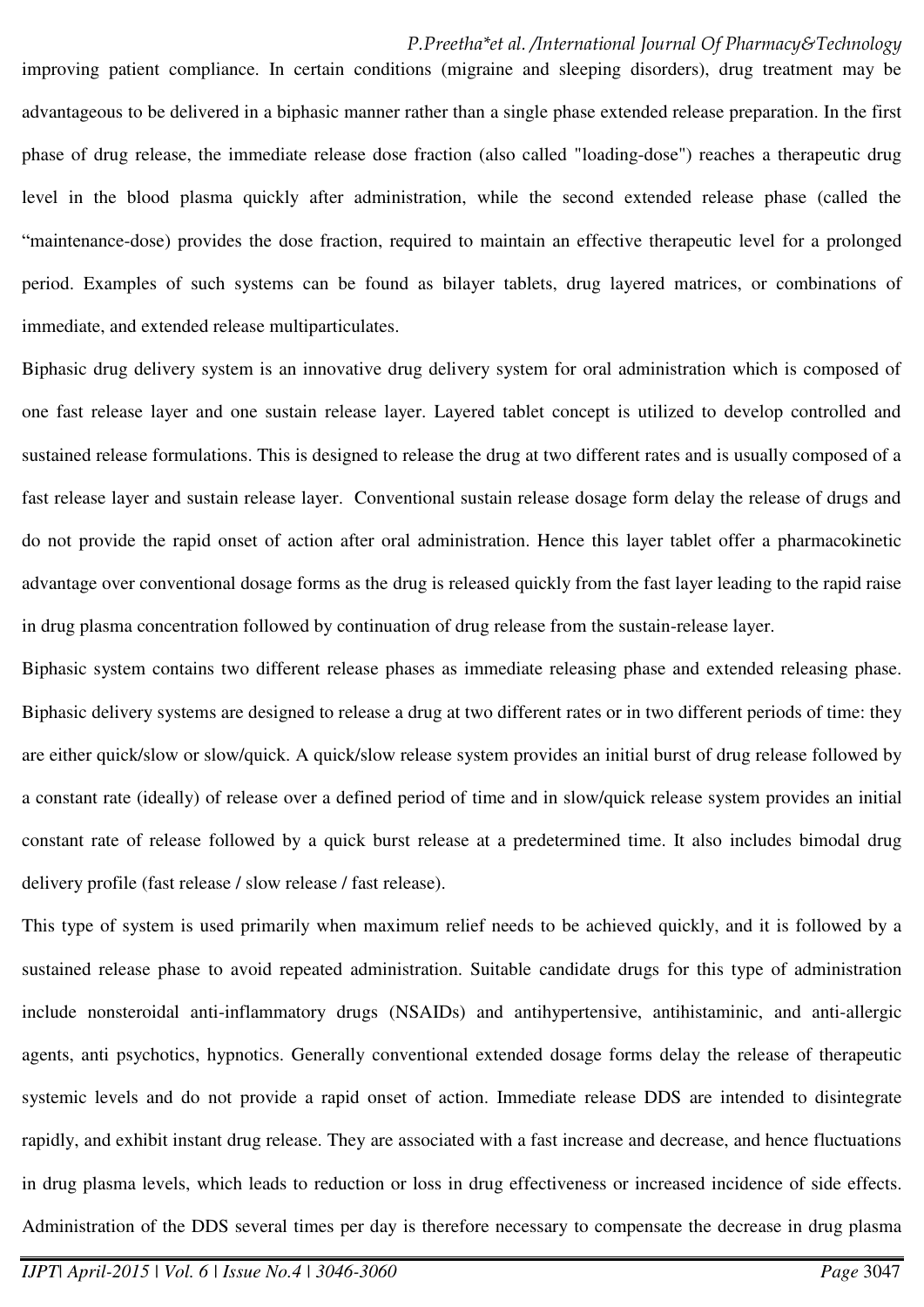concentration due to metabolism and excretion. In many therapies, extended-release preparations are considered desirable but, for many drugs, significant daily variations in pharmacokinetics and/or drug effects have been demonstrated on human beings. A relatively constant plasma level of a drug is often preferred to maintain the drug concentration within the therapeutic window. However, it is difficult to achieve, especially for once-daily dosage forms, partly because the environment for drug diffusion and/or absorption varies along the gastrointestinal (GI) tract. A constant plasma concentration may not be obtainable even though a dosage form with a zero-order in vitro release is administered. It is conceivable that a delivery system that can provide a release profile with an initial burst of release followed by a relatively steady release or an accelerated release at a late stage may offer a better solution. Such a release profile, namely pseudo zero-order release with initial burst or bimodal release, may compensate for the lower absorption rate in the stomach and the large intestine. Moreover, for some drugs (such as NSAJDs, antihypertensive, antihistaminic, anti-allergic agents) a prompt disposition of a fraction of the dose should be reached in the shortest time possible to relieve the symptoms of the disease and then the continuation of the drug effect should be prolonged for some hours to optimize the therapy. For these types of drugs, extended release formulations generally lead to a delayed appearance of effective plasma levels and they cannot provide a prompt disposition of the dose immediately after administration. To fulfill the specific therapeutic needs of the different diseases, new drug delivery devices are required for a more accurate time-programmed administration of the active ingredients.

On the basis of these considerations, we have proposed a new oral delivery device, in the form of a doublecomponent tablet, in which the one portion is formulated to obtain a prompt release of the drug, with the aim of reaching a high serum concentration in a short period of time. The second portion is a prolonged-release hydrophilic matrix, which is designed to maintain an effective plasma level for a prolonged period of time.

The pharmacokinetic advantage relies on the fact that drug release from fast releasing component leads to a sudden rise in the blood concentration. However, the blood level is maintained at steady state as the drug is released from the sustaining granules. There are several approaches to produce biphasic release system: they are bilayer tablets, multilayer tablets, compression coated tablets, aqueous coating, compressed mini tablets, single layer monolithic matrix tablets etc.

#### **Advantages of biphasic release system:-**

 Provide initial prompt drug release to provide rapid onset of action and to compensate for the relatively slow absorption in the stomach and large intestine followed by a period of sustain release in quick / slow system.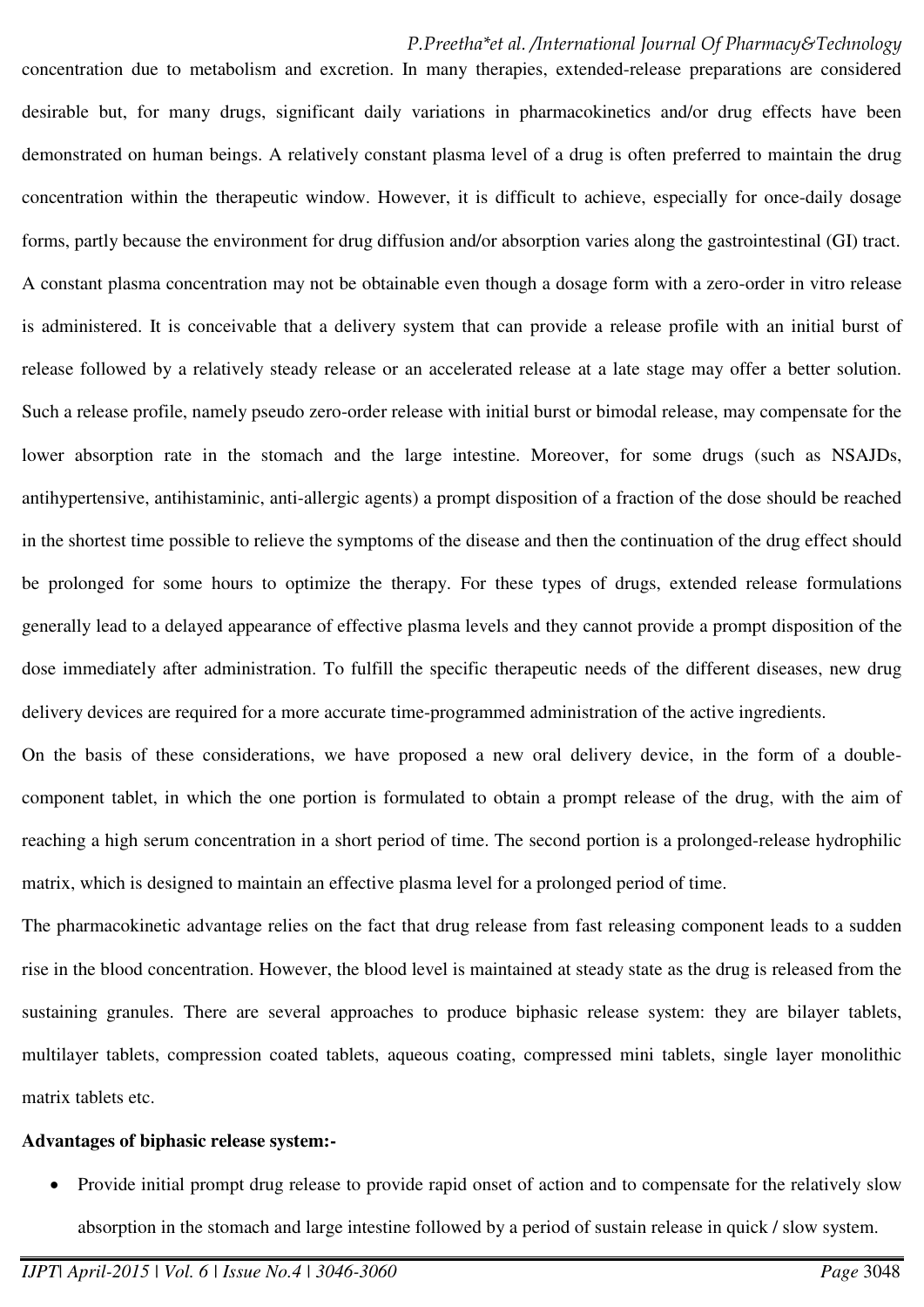- Provide initial slow release followed by prompt drug release at later stage in slow / quick system which may prevent the exacerbation of symptoms caused by circadian rhythms. This is to compensate slower drug release in a region within the gastrointestinal tract (GIT) where absorption is good (e.g. the small intestine) and increased lower down the GIT (e.g. the colon) where drug absorption may be poor.
- Reduce dosage frequency.
- Allow high drug loading.
- Co-administration of two different active pharmaceutical ingredient (s) (API)
- Co-administration of incompatible APIs can possible.
- Improved patient compliance.

## **Disadvantages of biphasic release system:-**

- Manufacturing is complicated
- Cost1y.

## **Different Methods for Manufacturing of Biphasic Release Systems**:-

- A. Liquid-filled hard gelatin capsules:
- B. Multi-layer matrix tablets.
	- a. Bilayer tablet.
	- b. floating bilayer tablet.
- C. Compression coated tablets.
- D. Mini-tablets as a biphasic delivery system.
	- a. Compressed mini-tablets.
	- b. Encapsulated mini-tablets.
- E. Single layer tablet with biphasic release.

## **A. Liquid-filled hard gelatin capsules:**

The delivery system consists of a biphasic rapid and sustained release formulation containing lipophilic drug dissolved in oleic acid. The sustained release component is a solid erodible matrix of low HLB and melting point above 37˚c while the rapid release phase is a liquid. To maintain the performance of the biphasic delivery system in vitro and in vivo n it is necessary to use an enteric-coated dosage form.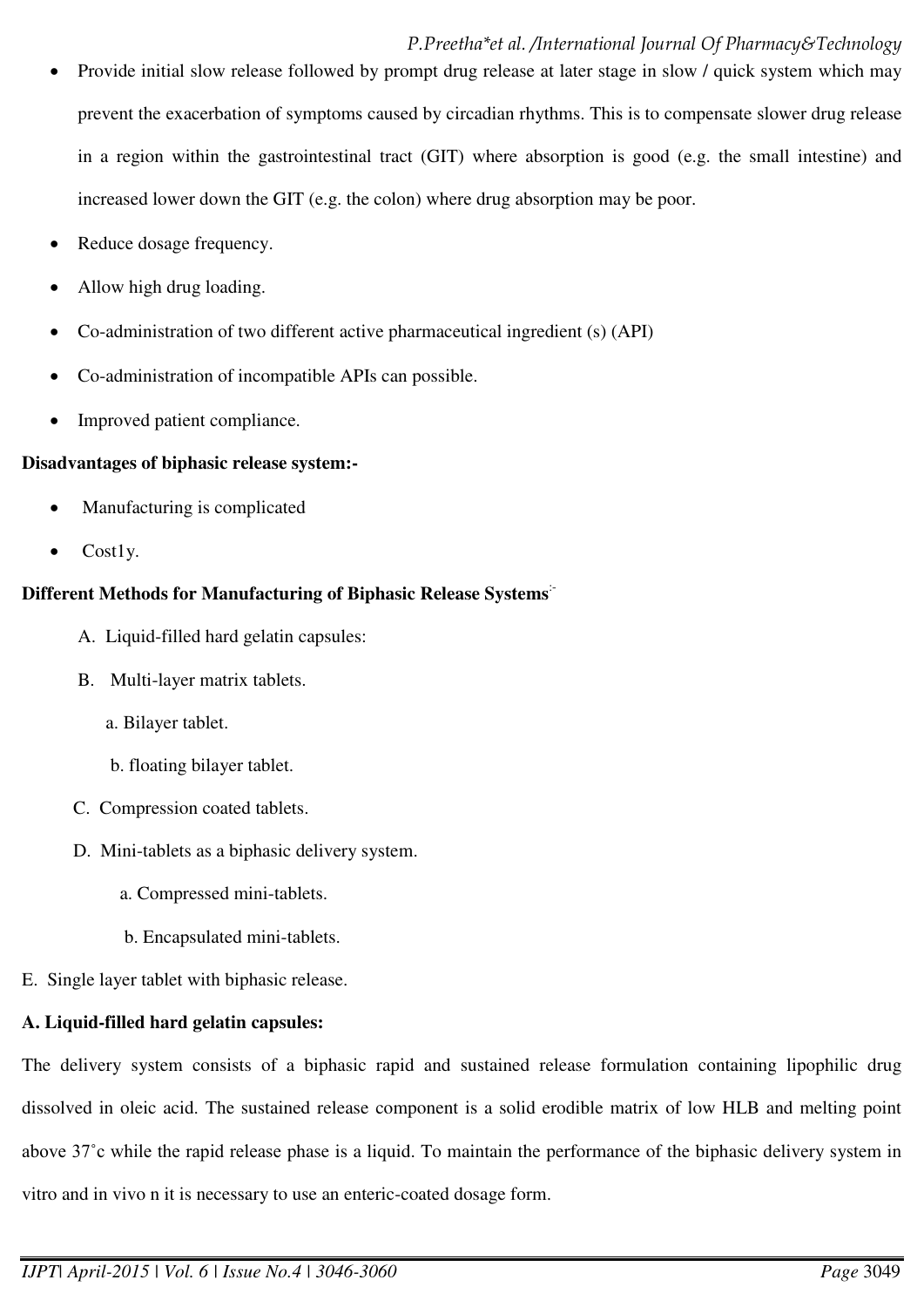#### **Method:**

 The delivery system contain matrix forming polymers like Gelucire, Cremophore RH4O or Aerosil 200, oleic acid, drug base etc. The sustained release phase is prepared by mixing the sustained release formulation components at temperature above their melting point, until homogeneous, clear solution is formed. This mixture will be then filled in capsule. The rapid release component of formulation is manufacture by mixing drug base with oleic acid until drug completely dissolve to form clear solution and stored at room temperature until required for capsule fi1ling. Filling of rapid release phase is carried out immediately after solidification of the sustained release component by liquid capsule filling equipment.

#### **B. Multi-layer matrix tablets:**

The multilayered tablet concept has been long utilized to develop sustained release formulations. Such a tablet has a fast releasing layer and may contain bi- or triple layers to sustain the drug release. The pharmacokinetic advantage relies on the fact that drug release from fast releasing granules leads to a sudden rise in the blood concentration. However, the blood level is maintained at steady state as the drug is released from the sustaining granules.

#### **a. Bilayer tablets:**

The bilayer tablets can be prepared by the direct compression or wet granulation method. The drug and polymers for both fast release and slow release layers are passed through a 180-μm sieve before their use in the formulation.

## **b. Floating bilayer tablet:**

Bilayer floating tablets comprised two layers, i.e. immediate release and controlled release layers. The immediate release layer comprised super disintegrant and the sustained release layer comprised rate retarding polymers. Sodium bicarbonate can be used as a gas generating agent. Direct compression or wet granulation method can be used for formulation of the bilayer tablets. Gas generating agent can be added in either controlled release layer or in both layers. On contact with 0.1 N HCI medium, the hydrochloric acid in medium react with the sodium bicarbonate in layer of the bilayer tablet, inducing carbondioxide formation. The generated gas bubbles can be trapped in the polymer matrix and can be well protected by the gel formed by hydration of the rate retarding polymers. Swelling of the polymers gives floating ability to the formulation.

## **Compression of bilayer tablet:**

The quaintly of powder or granules for the sustained release layer is compressed lightly using a single punchtabletting machine equipped with round, flat and plain punches. Over this compressed layer, the required quantity of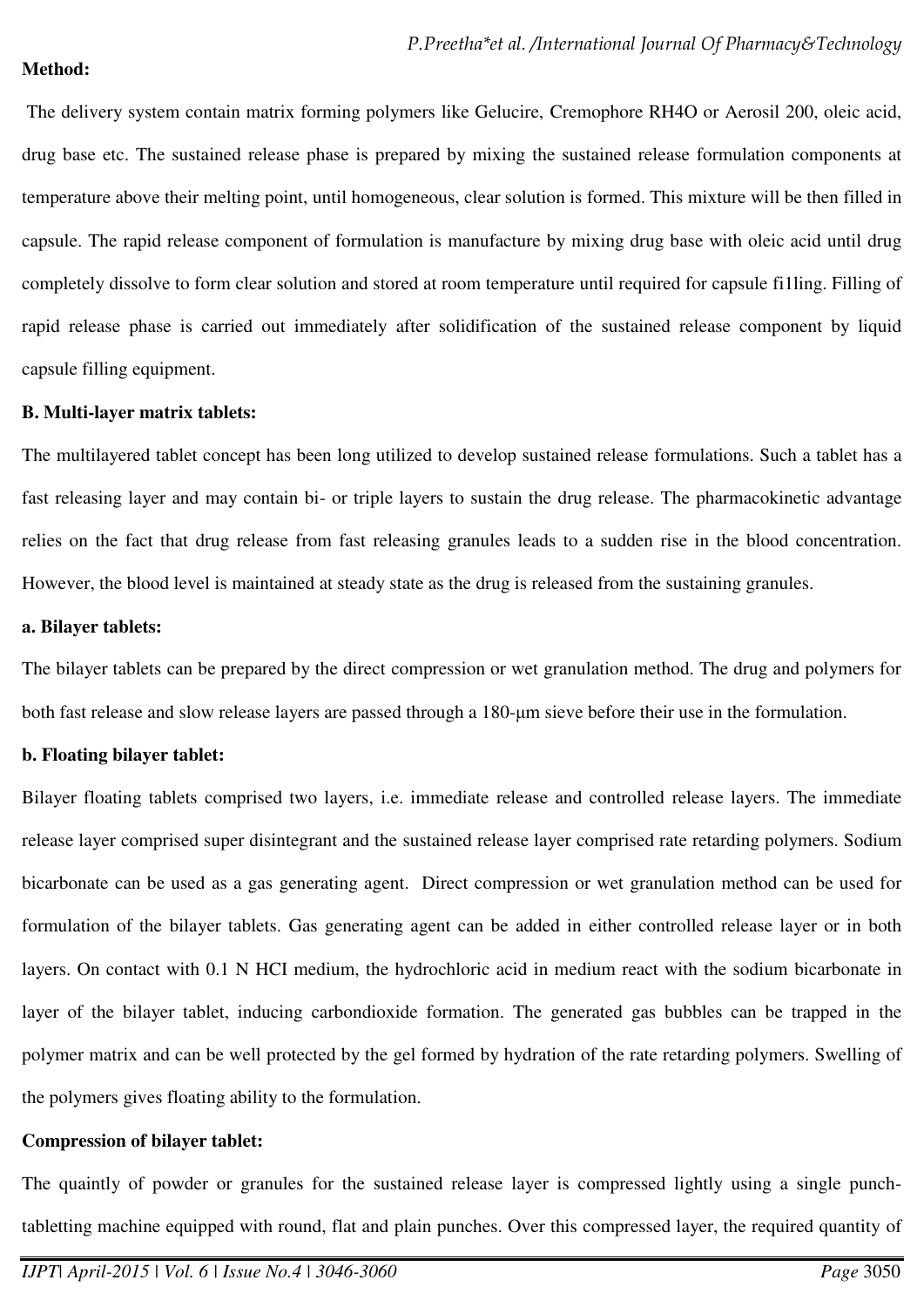the fast release layer was placed and compressed to obtain hardness in the range of 5—7 kg cm2 to form a bilayer matrix tablet.

#### **C. Compression coated tablets:**

Compression-coating of dosage forms has a long history. The first patent for a press coating machine was granted in at the end of the 19th century. Between 1950 and 1960, interest in press-coated tablets became widespread. Press coated formulations can be used to protect hygroscopic, light-sensitive, oxygen labile or acid-labile drugs, to separate incompatible drugs from each other, or to achieve sustained release. Intermittent release can also be achieved by incorporating one portion of a drug in the core and the other in the coat. Press-coating is relatively simple and cheap. Compression coating can involve direct compression of both the core and the coat, obviating needs for separate coating process and use of coating solutions. Materials such as hydrophilic cellulose derivates can be used. Compression is easy on laboratory scale. On the other hand, for large-scale manufacture special equipment is needed. The major drawbacks of the technique are that relatively large amounts of coating materials are needed and it is difficult to position the cores correctly.

An approach to achieve quick / slow d rug release involves the use of a compressed core (Figure. 1 and 2). The core consists of a sustained release tablet, which is coated by compression over the whole surface with a fastdisintegrating formulation. Both the core tablet and the outer powder layer contain a drug. From the viewpoint of manufacturing this technology is an attractive alternative to the production of multilayer dosage forms, because getting additional layers to adhere to the pre compressed layers during the double-layer or multilayer tabletting process can be difficult. Furthermore, because this system uses conventional manufacturing methods, it is more acceptable to the industry.



1.1: Compressed core tablet system as biphasic delivery system



1.2: Equatorial fracture showing the surfaces of the compressed ethyl cellulose Fig core tablet system.

*IJPT| April-2015 | Vol. 6 | Issue No.4 | 3046-3060 Page* 3051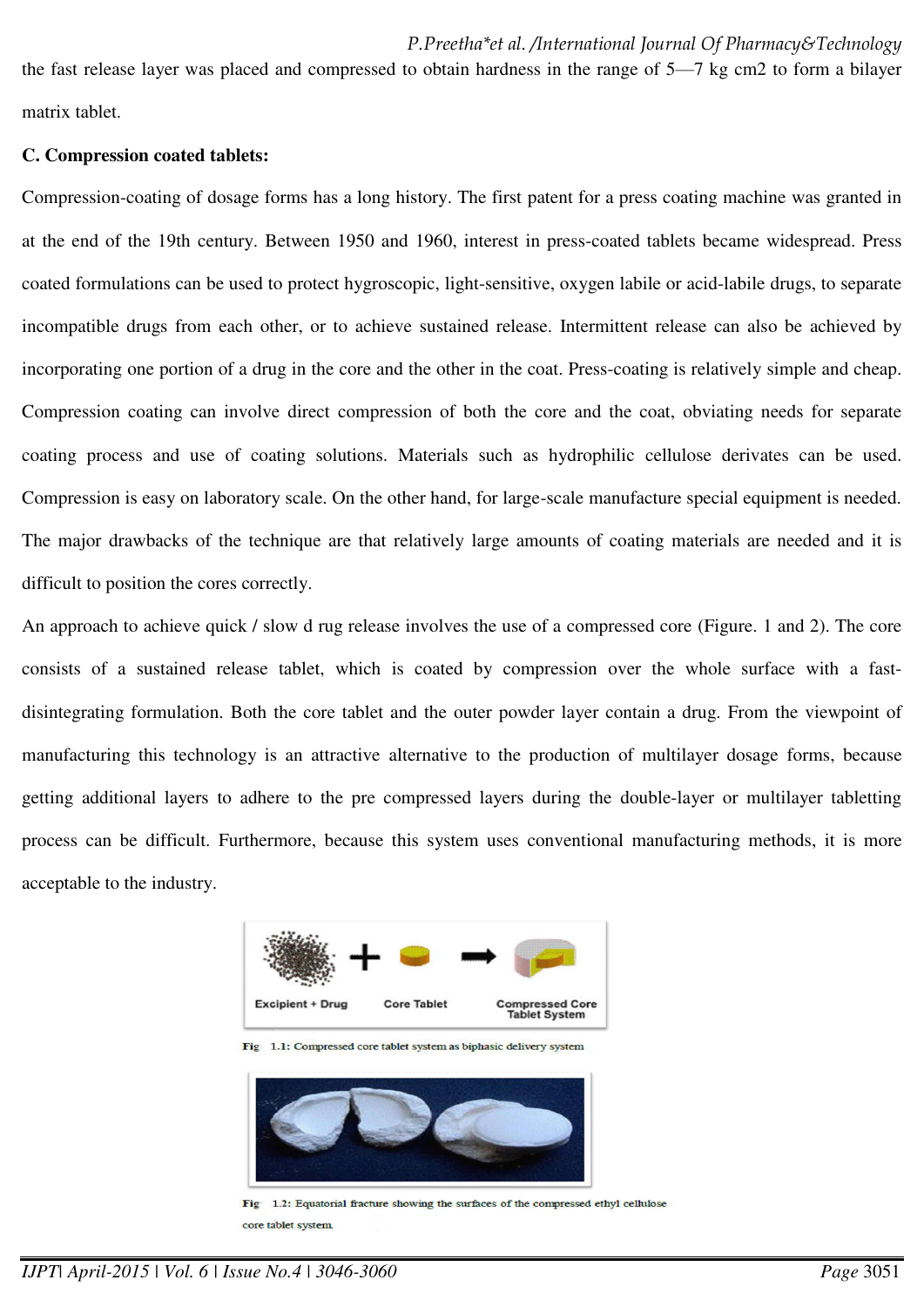#### **Preparation of compressed coated tablet:**

For the preparation of the quick/slow delivery system, the die of the tabletting machine is filled manually with the weighed amounts of the fast release component and the core tablet prior to compression. Half of the fast releasing powder was put into the die to make a powder bed, on the centre of which a core tablet is placed. Then the other half of the powder was added to cover the core tablet. Compressed core tablet systems are prepared by direct compression, with flat-tip punches and dies.

#### **D. Mini-tablets as a biphasic delivery system:**

Mini-tablets (micro tablets) are tablets with a diameter equal to smaller than 2—3 mm. These mini-tablets can be filled into hard gelatin capsules for the production of a sustained release multiple unit dosage form which has definite advantages over single unit dosage forms. These advantages are: less risk of dose dumping, less inter- and intrasubject variability, high degree of dispersion in the digestive tract thus minimizing the risks of high local drug concentrations.

#### **a. Compressed mini-tablets:-**

Compressed mini-tablets systems are presented as a biphasic delivery system designed for zero-order sustained drug release. The outer layer that fills the void spaces between the mini-tablets was formulated to release the drug in a very short time (fast release), while the mini-tablets provided a prolonged release. Different composition and number of mini-tablets were used to obtain different drug release rates. The in vitro performance of this system shows the desired biphasic behavior: the drug contained in the fast releasing phase (powder enrobing the mini- tablets) dissolved within the first 2 min, whereas the drug contained in the mini- tablets was released at different rates, depending up on formulation.



Fig 1.3: Mini-tablets delivered as a tablet.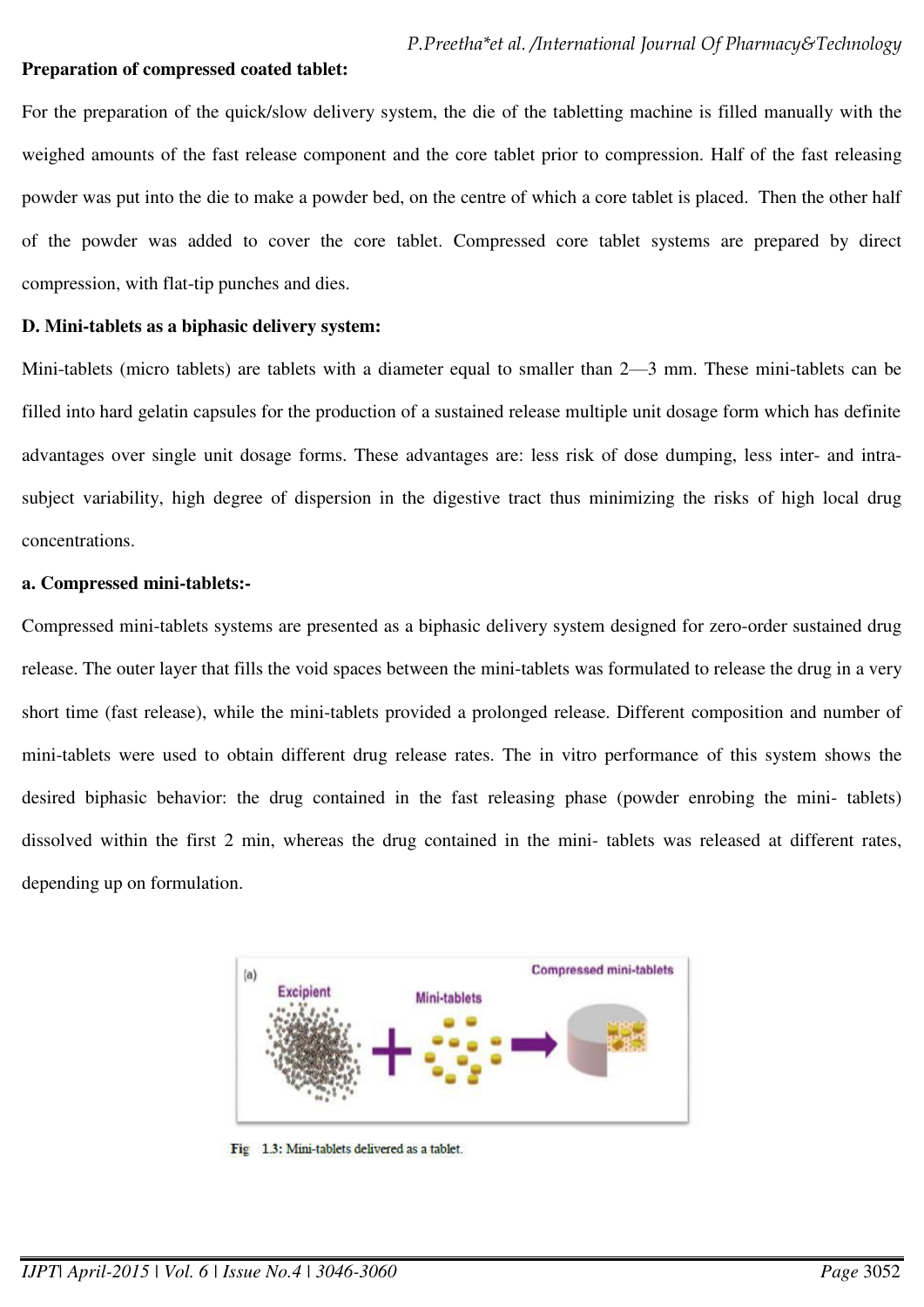

Fig. 1.4: Fracture equatorial showing surfaces of the compressed mini-tablets system

#### **b. Encapsulated mini-tablets:-**

In this method extended release mini-tablets according to dose of particular drug are filled in hard gelatin capsule shell. Remaining void volume of capsule shell is filled with fast releasing powder or granules (Figure1.5).



Fig. 1.5: Mini-tablets delivered as a capsule.

ii. In this type of encapsulated mini tablets, immediate-release mini-tablets (IRMT) instead of fast releasing powder or granules sustained-release mini-tablets (SRMT) can be incorporated in a hydroxypropylmethyl cellulose (HPMC) or gelatin capsule shell according to requirement of release patterns. (Figure 1.6)

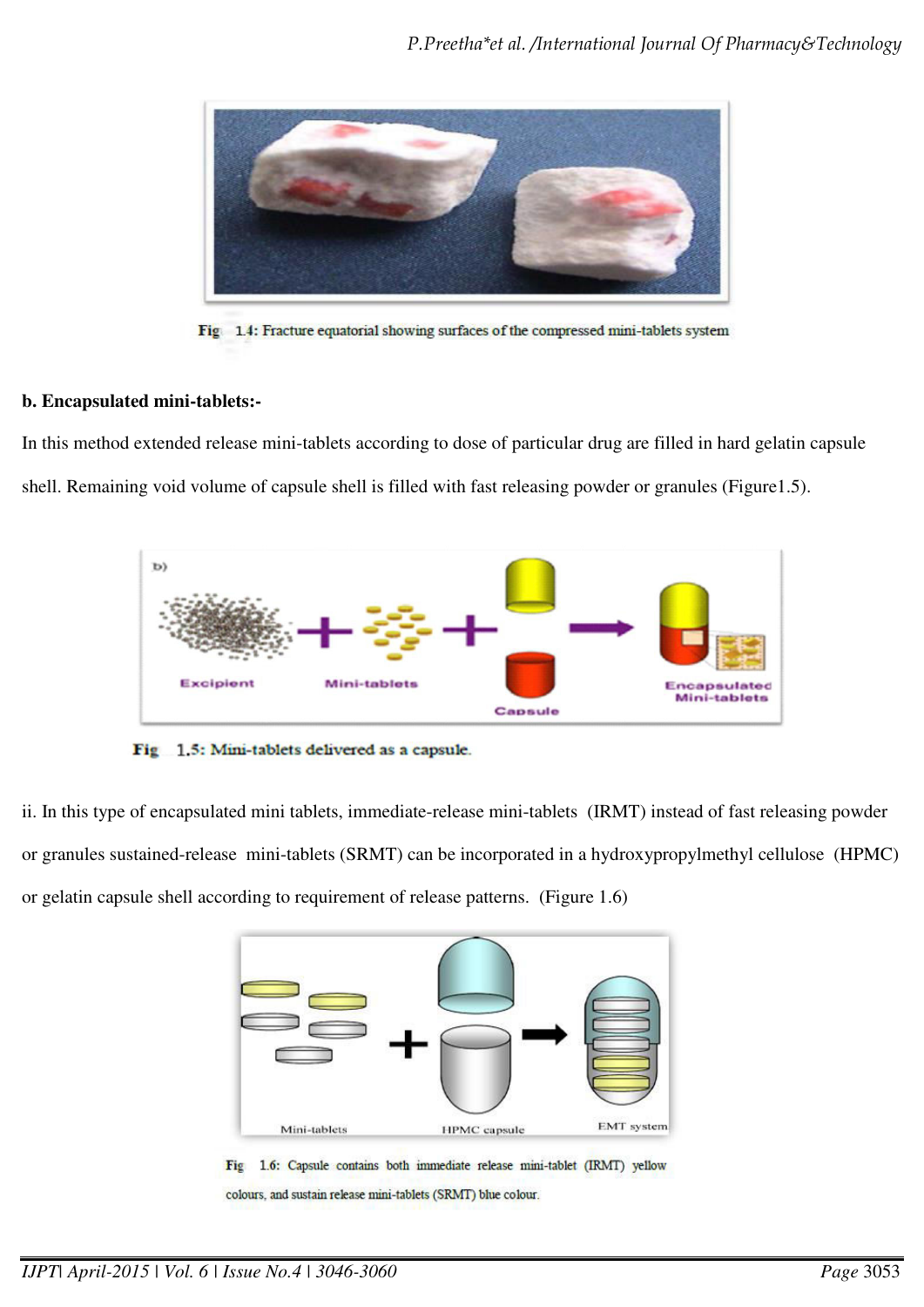## **E. Single layer tablets with biphasic re1ease:-**

This new approach is simple, cost effective and yields robust, stable tablets. Immediate release and sustained release granulations can be blended together and compressed into simple monolithic matrix tablets having a similar biphasic release pattern demonstrated by commercia1 extended release bilayer tablets.



**Immediate release and Extended release Granules.** 

#### **Drug Delivery Systems:**

- a) **Diffusion-controlled DDS**: Oral matrix-type systems, hydrophobic matrix systems, Hydrophilic Matrix systems, Reservoir-type systems, Transdermal, Drug in Adhesive systems, Monolithic adhesive systems, Multilaminate Adhesive systems, inert matrix systems, Semisolid matrix systems Reservoir matrix systems, other diffusion controlled systems, Intrauterine devices and intra vaginal rings, Intraocular inserts Subcutaneous implants.
- b) **Dissolution-controlled DDS**: Based on dissolution-controlled release of solid particles. Based on dissolutioncontrolled release coated technologies, Based on dissolution-controlled release matrix technology.
- c) **Osmotic controlled DDS**: Osmotic delivery systems for solids and liquids.
- d) **Biodegradable polymeric DDS**: Micro particules, Nanoparticules, Implants.
- e) **Programmable DDS**: Palatial systems, Feedback-controlled systems.
- f) **Stimulus responsive**: Physically modulated.
- g) **Chemically modulated**: pH dependent.

Among various approaches to oral controlled drug release, matrix system of dosage form proves to be of great potential because of their simplicity, ease of manufacturing, low cost, high level of reproducibility, stability, ease of scale up, and process validation.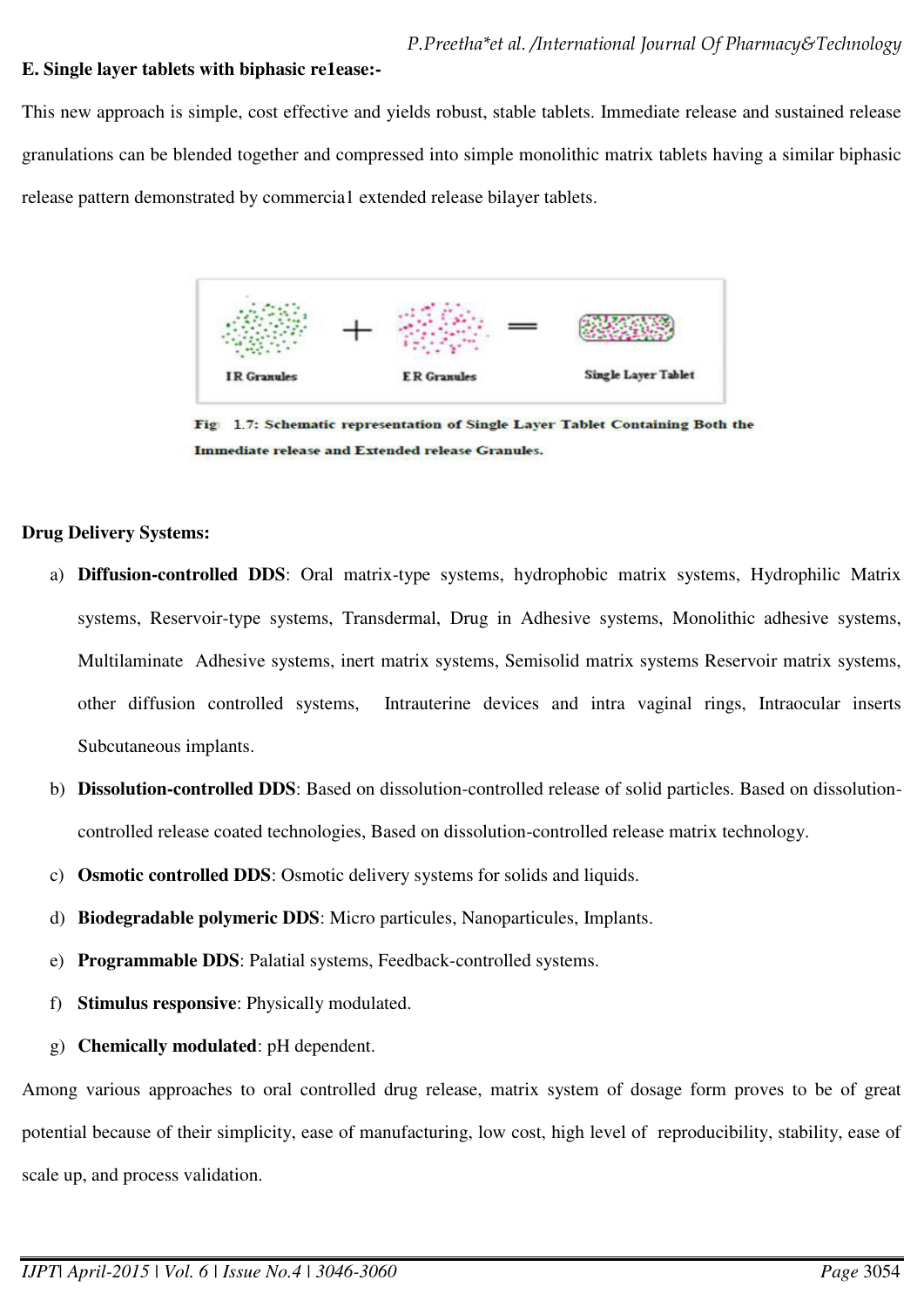#### **Matrix Systems**

Matrix forming material can be of hydrophilic, lipid, inert and biodegradable type. In a matrix system the drug is dispersed as particles within a porous matrix. The release of the drug is by dissolution controlled as well as diffusion controlled mechanisms. In this system the drug reservoir is prepared by homogeneously dispersing drug particles in a rate controlling polymer matrix fabricated from either a lipophilic or a hydrophilic polymer.

#### **Advantages:**

- 1. Can be made to release high molecular weight compounds.
- 2. Suitable for both non degradable and degradable systems.
- 3. No danger of dose dumping in case of rupture.

## **Limitation:**

- 1. Zero order release cannot be achieved
- 2. The drug release rates vary with the square root of times.
- 3. Not all drugs can be blended with the given matrix.

## **Mechanism of Drug Release:**

The diffusion – controlled release are split into two types: reservoir system and matrix or monolithic system. In the matrix or monolithic system, drug is distributed through a polymer that serves as the diffusion barrier. Though diffusion release is the major mechanism of drug release for inert matrices, matrix swelling and erosion can also have significant impact on release rate for other matrix material.

## **Types of Matrix Delivery Systems:**

On the basis of polymer used the matrix drug delivery system can be classified into the following types:

# **(a) Hydrophilic matrix:**

A hydrophilic matrix is a homogeneous dispersion of the drug molecules within a skeleton in which one or several of the excipient incorporated are a hydrophilic polymer, such as cellulose derivatives, sodium alginate, Xanthan gum, polyethylene oxide, or Carbopol among others, that swells upon contact with water. Thus, various hydrophilic polymers used in preparation of matrix system are of natural origin, such as agar –agar, alginates or Carrageenans and polymers of semi synthetic origin, such as modified starches, cellulose derivatives (methylcellulose (MC), hydroxypropyl cellulose (HPC), Hydroxypropyl methylcellulose (HPMC, Hypromellose), sodium carboxymethylcellulose (CMC Na)), or derivatives of acrylic and methacrylic acid. Of these the hydroxypropyl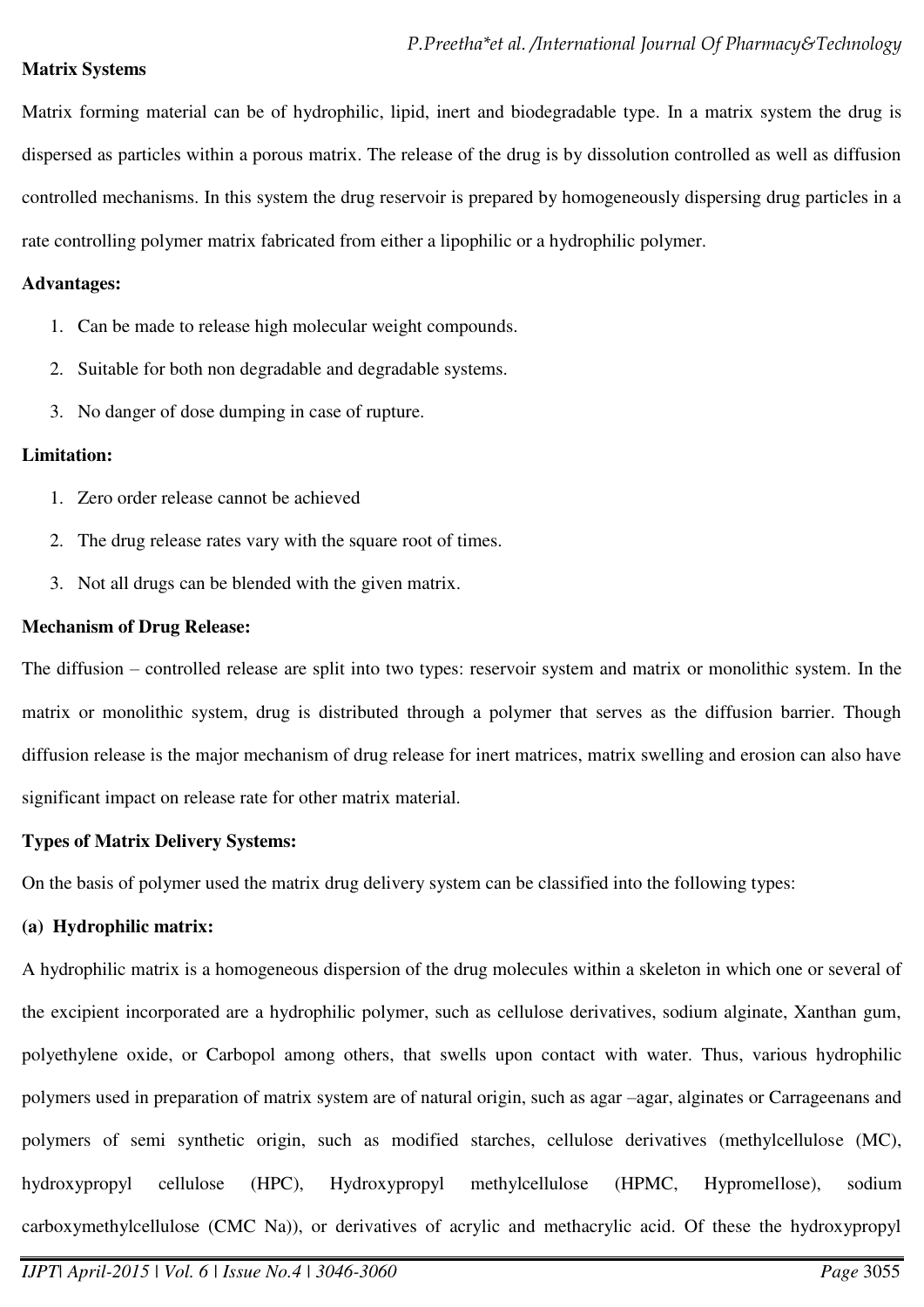methylcellulose (HPMC) a semi synthetic cellulose derivative is widely used as controlled release matrix former. Phenomena that govern gel layer formation and consequent drug release rate are water penetration, polymer swelling, drug dissolution, diffusion and matrix erosion. This gel layer formation is controlled by the concentration, viscosity and chemical structure of the polymer(s). Polymers of natural origin widely used in the food and cosmetics industry are now coming to the fore of pharmaceutical research.

#### **(b) Lipid Matrix:**

Lipophilic products such as waxes and lipids can be very attractive as formulation ingredients due to their low cytotoxicity and their ability to provide both sustained release and protection of the drug against chemical degradation. Lipids have received considerable attention in the development of drug delivery systems due to the advantages, which lipids offer. Examples of this class of materials include glyceryl monostearate (GMS), cetylester wax, cetylalcohol, yellow beeswax, glycerol, glyceryl palmitostearate and stearic acid. However, these products often present low flowability, limiting their application in industrial pharmaceutical processes. Drug release from lipid matrices occurs through both pore diffusion and erosion. Glycerol monooleate (GMO) matrix was found to be a gastro-retentive carrier system suitable for both polar and as well as non-polar drugs. In practice for the controlling and programming of drug release from matrix devices, different types of modified cellulose polymers are usually employed, either alone or in mixtures with other swellable polymers or with hydrophobic polymers which may alter the release mechanism and rate. Barakat et.al, have studied the combined effect of hydrophilic polymer (HPMC) and waxy polymer glyceryl behanate (Compritol®888 ATO) on release kinetics of Carbamezipine.

#### **(c) Hydrophobic Matrix / Plastic Matrix:**

For drugs with high water solubility, hydrophobic polymers are suitable, along with a hydrophilic matrix for developing sustained-release dosage forms. In a study, once daily sustained matrix tablet of nicorandil were prepared using ethyl cellulose, Eudragit RL-100, Eudragit R S-100, and polyvinyl pyrrolidone. The result indicated that use of hydrophilic polymer alone is not able to sustained the release of tablets for 24 hrs and use of hydrophilic polymer along with hydrophobic polymer is s a better system for once-daily sustained release of a highly water-soluble drug like nicorandil. Starch is a hydrophilic polymer; the introduction of acetylic functional groups changes the nature of starch (acetate) from hydrophilic to more hydrophobic. When the hydrophobic excipient is percolating, tablets maintained their shape and only crack during dissolution tests. This results in a slow release of the drug. The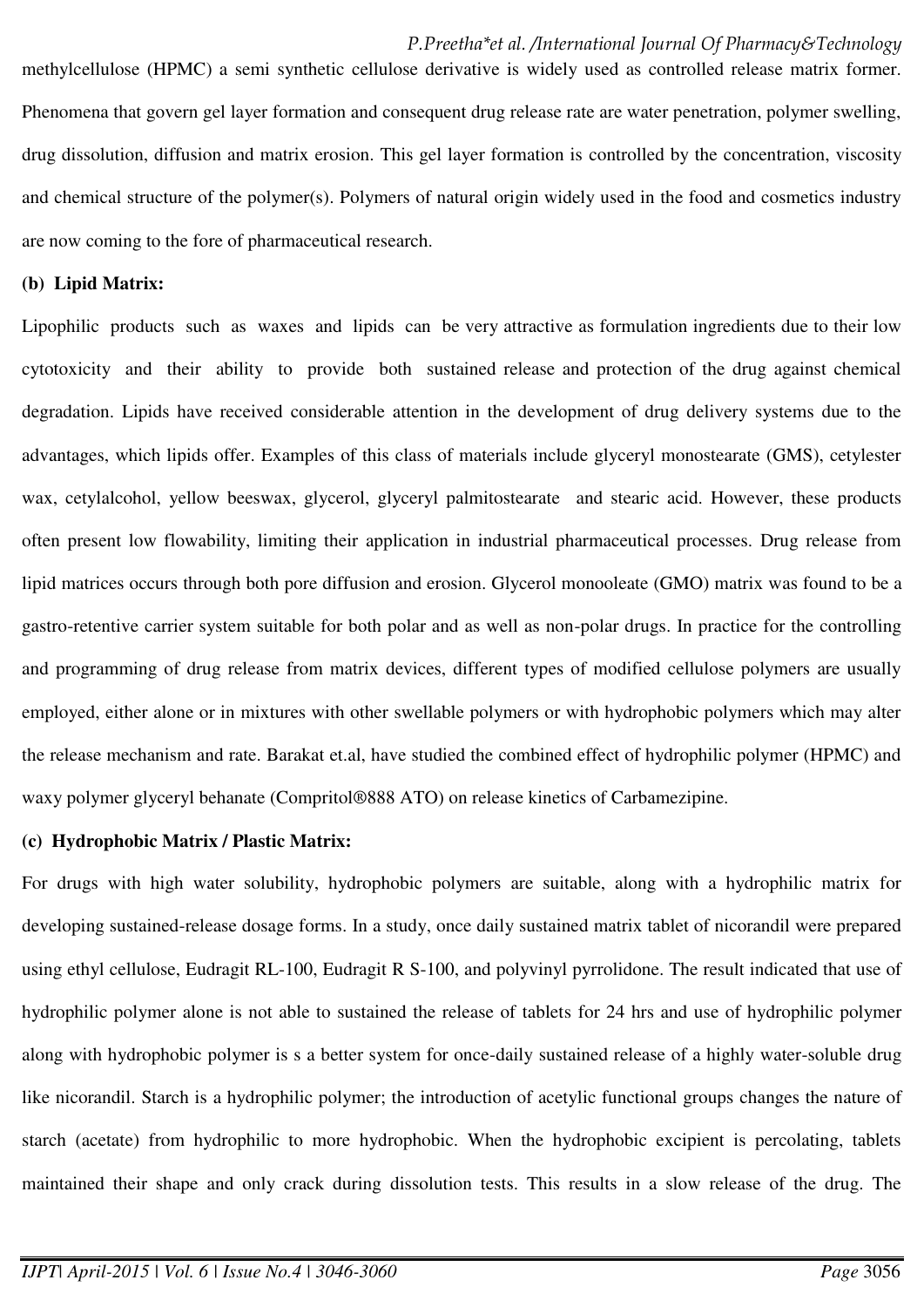existence of different matrices, as well as different pore networks, determined the physical changes of the tablets and the release mechanism of caffeine during dissolution tests.

#### **d) Biodegradable Matrix:**

The most important biomedical applications of biodegradable polymers are in the areas of controlled drug delivery systems, in the form of implants and devices for bone and dental repairs. Micro particles fabricated from poly (d, llactic-co-glycolic acid) (PLGA) are attractive for application due to many favorable characteristics such as good biocompatibility, their ability to degrade into natural metabolites and their safety profile for human use. The polysaccharide-based graft copolymers for controlled dug delivery is gaining tremendous importance because of their improved properties with all the usefulness of the biomaterial .In a study, polyacrylamide grafted pectin was crosslinked with varying amount of Glutaraldehyde and it was noticed that the cross-linked product showed better film forming property and gelling property than pectin . Naturally occurring Xanthan and Karaya gums are useful hydrogels for producing a constant release of drugs in vitro. Both Xantham and Karaya gums produced near zero order drug release with the erosion mechanism playing a dominant role, especially in Karaya gum matrices. In order to prepare an oral dosage form specific for the release in the intestine and capable to protect drugs in the gastric environment, new semi-inter penetrating networks (IPNs) based on alginate (Alg) and scelroglucan (Sclg)/borax. These IPNs exhibited a strong pH dependent release of model protein Myoglobin.

| <b>Type of the Matrix System</b> | <b>Mechanism</b>                                                        |  |
|----------------------------------|-------------------------------------------------------------------------|--|
| Hydrophilic                      | Unlimited swelling by diffusion<br>Limited swelling controlled delivery |  |
|                                  | Eg: HEC, HPMC                                                           |  |
| Inert                            | Inert in nature                                                         |  |
|                                  | Controlled delivery by diffusion                                        |  |
|                                  | Eg: EC                                                                  |  |
| Lipophilic                       | Delivery by diffusion and erosion                                       |  |
|                                  | Eg: Carnauba wax                                                        |  |
| Biodegradable                    | Non lipidic nature                                                      |  |
|                                  | Controlled delivery by surface erosion                                  |  |
| <b>Resin Matrices</b>            | Drug release from drug-resin complex                                    |  |
|                                  | Eg: Ion exchange resigns                                                |  |

#### **Classification of Matrix Systems Table 1: Classification of matrix systems.**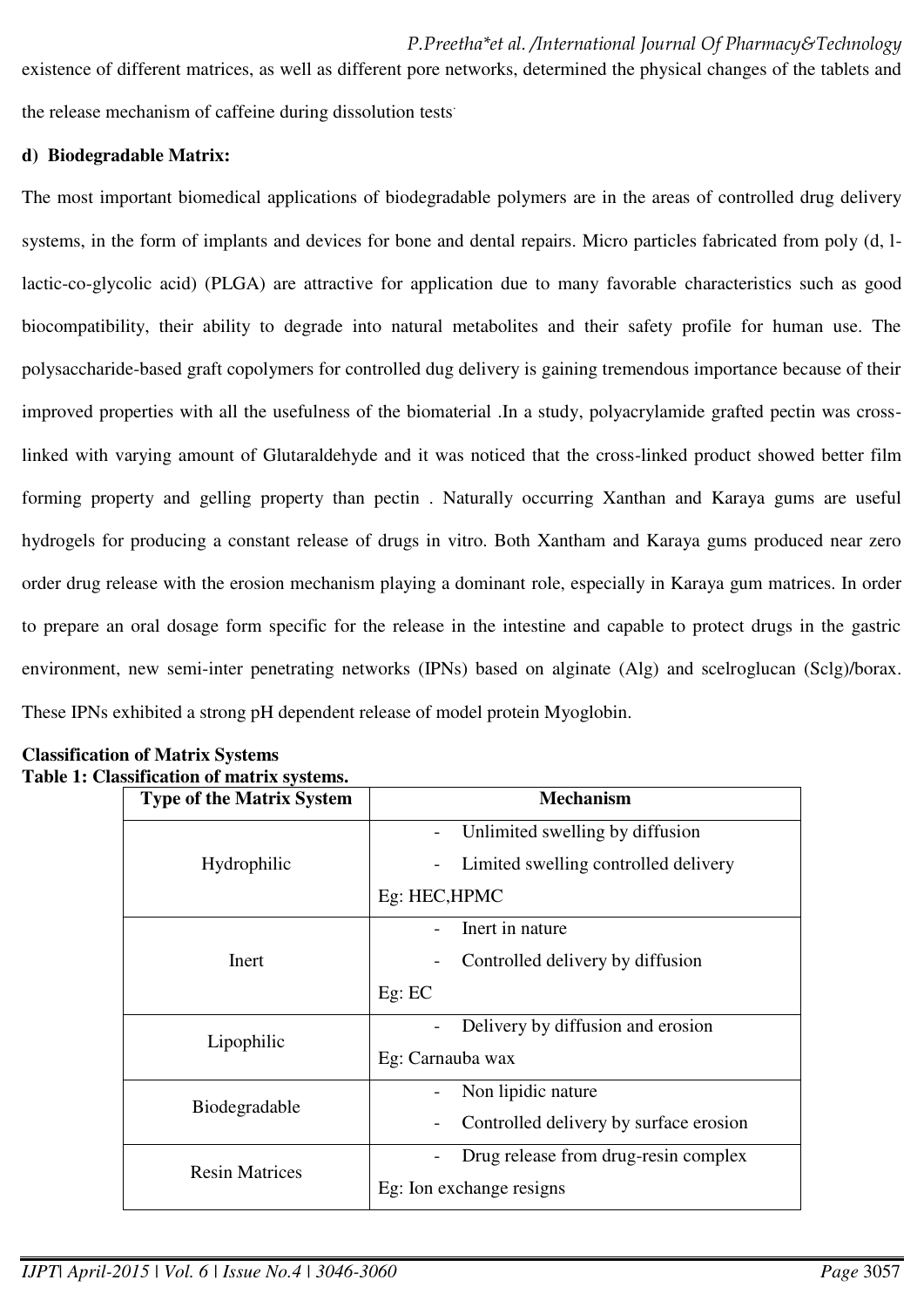# **TECHNOLOGIES USED FOR CRDD**

# **Table 2: Technologies used for CRDD.**

| S.             |                                                                                                                                                                                                              | <b>Release Mechanism</b>                                                                                                                                               |
|----------------|--------------------------------------------------------------------------------------------------------------------------------------------------------------------------------------------------------------|------------------------------------------------------------------------------------------------------------------------------------------------------------------------|
| No.            | Design or type of the System                                                                                                                                                                                 |                                                                                                                                                                        |
| $\mathbf{1}$   | Dissolution Controlled CR systems<br>Encapsulation<br>Barrier coating<br>Embedment into a matrix<br>of fatty materials<br>Coated plastic materials<br>or hydrophilic materials<br>Matrix dissolution control | The dissolution of drug from system                                                                                                                                    |
| 2              | Diffusion controlled CR systems<br><b>Reservoir Devices</b><br><b>Matrix Devices</b>                                                                                                                         | Diffusion of the drug solution through a<br>water-insoluble, permeable polymeric film                                                                                  |
| 3              | Dissolution and Diffusion Controlled<br>CR systems<br>Non disintegrating polymer<br>Hydrophilic matrices                                                                                                     | Diffusion of a drug solution through a<br>porous matrix                                                                                                                |
| $\overline{4}$ | Ion-Exchange Resign CR systems                                                                                                                                                                               | Ion-Exchange between the resign-drug<br>complex and ions in the GI tract                                                                                               |
| 5              | pH-Independent formulation                                                                                                                                                                                   | Influence by change in pH and ionic<br>permeability of the membrane coating                                                                                            |
| 6              | <b>Osmotically Controlled CR systems</b>                                                                                                                                                                     | They contain the buffering agents in a<br>system which maintains constant pH<br>throughout the GIT, so the drug release<br>from the device is not affected by variable |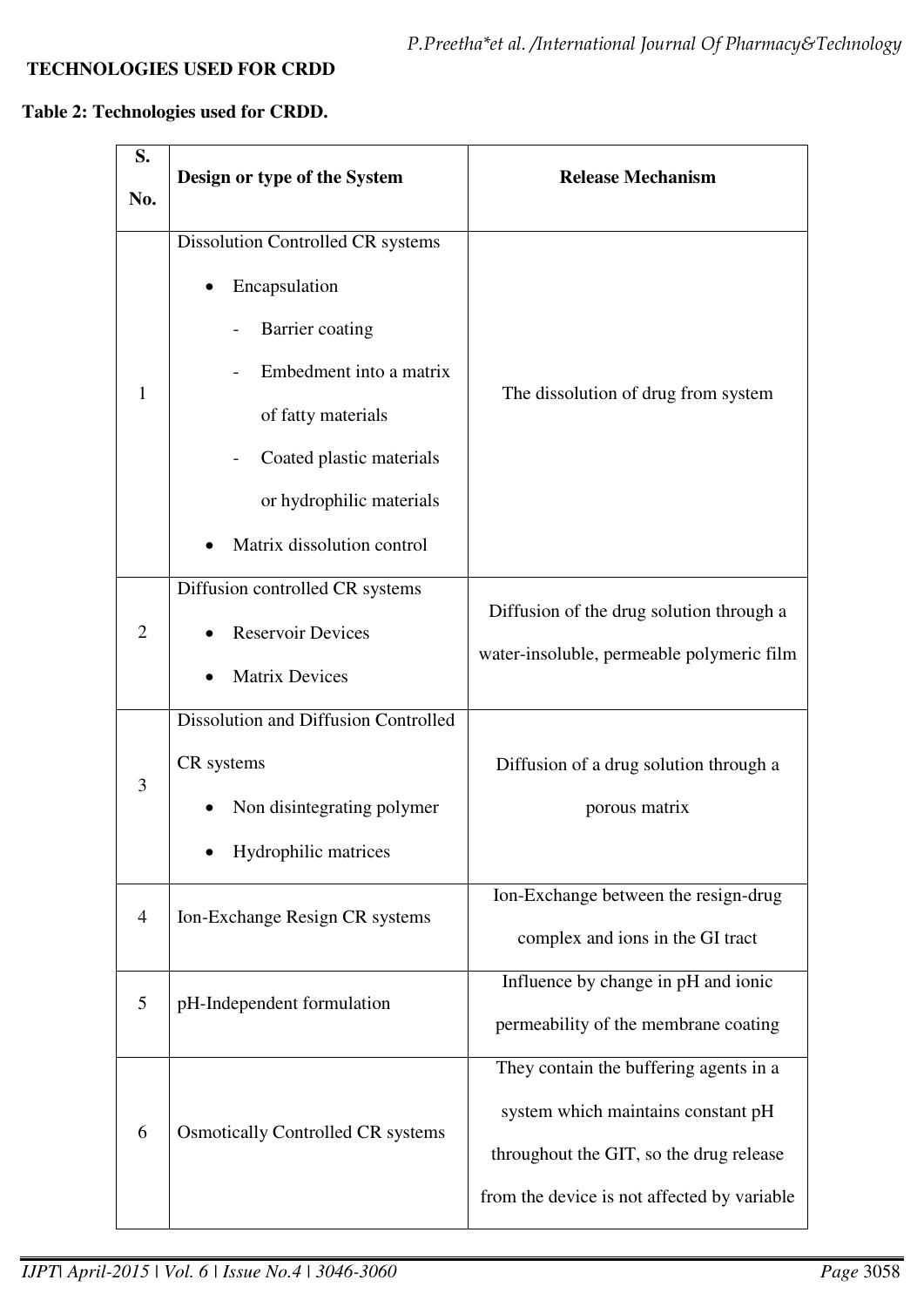|                         | pH of GIT. Water entering by Osmosis         |
|-------------------------|----------------------------------------------|
|                         | dissolves the drug, and the drug solution is |
|                         | forced out through a laser drilled orifice   |
| Altered-Density systems | Diffusion from high-density pellets or       |
|                         | from floating                                |
|                         |                                              |

# **Conclusion:**

Biphasic drug delivery systems include an immediate release (IR) component and extended release (ER) component. The addition of an IR component allows one to design delivery systems having optimal pharmacokinetic profiles and enables the combination of different drugs thereby improving patient compliance. It provides an initial prompt drug release to provide rapid onset of action and to compensate for the relatively slow absorption in the stomach and large intestine followed by a period of sustain release in quick / slow system.

# **References:**

- 1. Patel M, Sockan GN, Kavitha, Tamizh M. Challenges in the formulation of bilayer tablets: A Review International Journal of Pharma Research and Development.2010;2(10):30-42.
- *2.* Songa Ambedkar Sunil\*, Meka Venkata Srikanth, Nali Sreenivasa Rao, Ch. Manasa, Kolapalli Venkata, A Biphasic Release System of Lornoxicam Based on "Tablets in Capsule" Device, *Jordan Journal of Pharmaceutical Sciences, Volume 6, No. 1, 2013*
- 3. L. Lachman, HA Lieberman, Joseph L Kanig. The theory and practice of Industrial pharmacy, Verghesh publishing house, 3rd edition, 1990; 346.
- 4. Higuchi T. Mechanism of sustained-action medication. Theoretical analysis of rate of release of solid drugs dispersed in solid matrices*.* J Pharm Sci 1963; 52:1145-9.
- 5. Higuchi T.Mechanism of sustained action medication. Theoretical analysis of rate release of solid drugs dispersed in solid matrices.*J. Pharm. Sci*. 1963; 52: 1145-1149.
- 6. Nagori SA, Gohel MC, Parikh RK. Fabrication and evaluation of bi layer tablet containing onventional paracetmol and modified release diclofenac sodium. Indian J Pharm Sci. 2010; 72(2):191-6.
- 7. Tiwari A.K., Shah H., Rajpoot A., Songara R., Singhal M*.* Formulation development and valuation of extended release bilayer tablet of aceclofenac sodium. Int J Drug Form Res. 2011; 2(4):358-78.